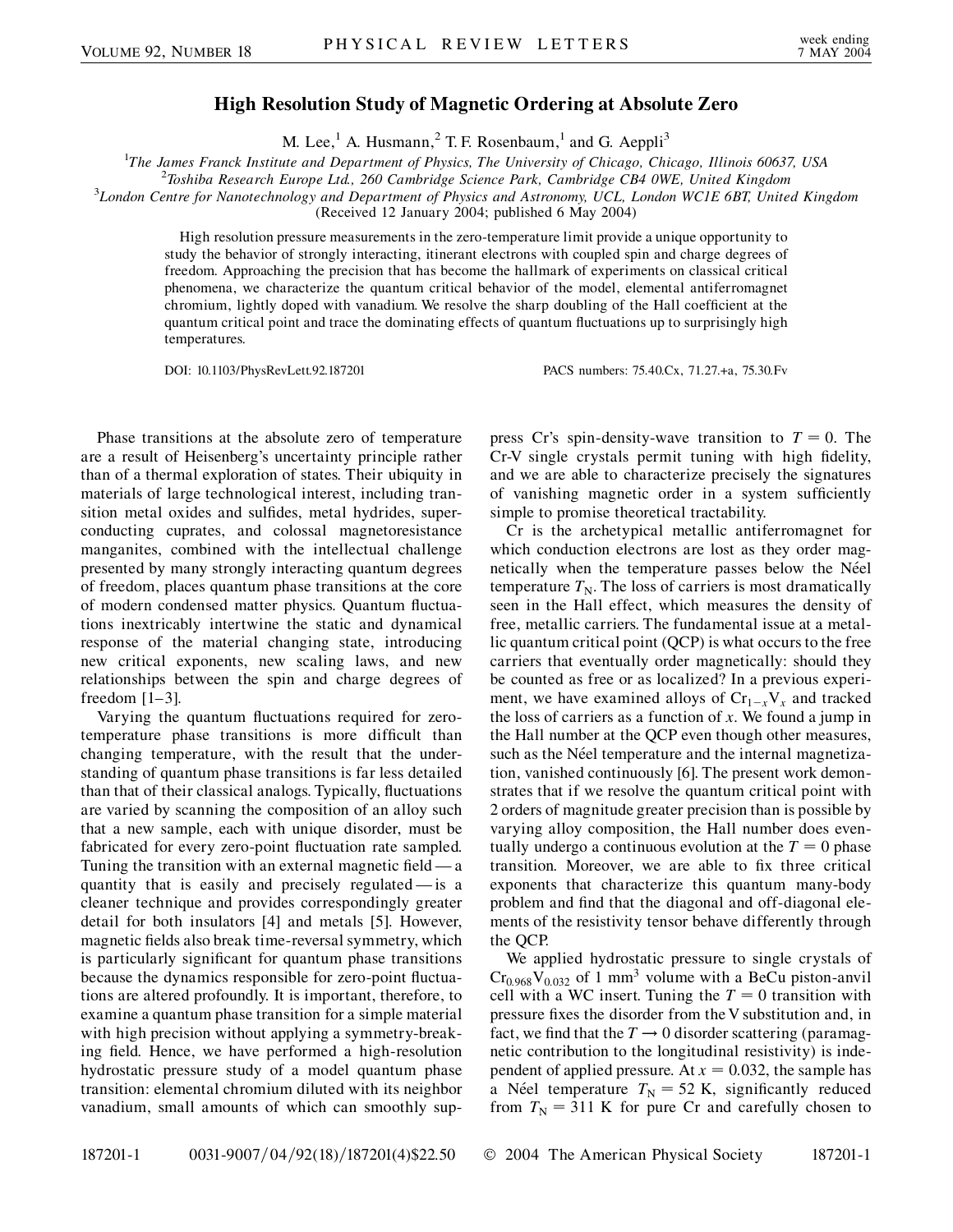sit on the leading edge of the jump in the Hall coefficient [6] at  $x_c \sim 0.034$ . The pressure cell was mounted in the bore of a superconducting magnet in a  ${}^{3}$ He cryostat to reach sub-Kelvin temperatures.

The variation of the longitudinal resistivity as a function of pressure and temperature in the immediate vicinity of the QCP is captured in Fig. 1. The minimum in  $\rho(T)$ at  $T_{\text{min}}$  marks the opening of the spin-density-wave gap [7]. It collapses as a function of pressure, with the lowtemperature rise in  $\rho(T)$  disappearing at  $P_c = 7.5$  kbar. The temperature dependence of  $\rho$  for  $T>T_{\text{min}}$  when  $P \leq$  $P_c$  and for all  $T < 100$  K for  $P > P_c$  follows a  $T<sup>3</sup>$  power law expected from phonon scattering in a disordered metal alloy [8]. Although  $T_{\text{min}}(P)$  tracks  $P_c$ , the full *T* dependence of the electrical resistivity at  $P \sim P_c$  appears oblivious to the existence of the QCP, even under the magnifying glass of pressure tuning. This smooth variation through  $P_c$  contrasts sharply with the "non-Fermi liquid'' behavior seen in some superconducting cuprates [9], heavy fermion compounds [10], and metamagnets [5], where a reduced power law in *T* emerges at the QCP. We note that we find no evidence for a coexisting superconducting state near  $P_c$  [11] for  $T > 0.4$  K.

The approach of the  $T \rightarrow 0$  longitudinal resistivity to *Pc* from below is one key measure of the quantum critical behavior. The opening of the spin-density-wave gap leads to an excess, normalized resistivity,  $\Delta \rho / \rho(T)$  =  $\left[\rho(T) - \rho_P\right] / \rho$ , where the baseline paramagnetic resistivity  $\rho_p$  is determined from the extrapolation of the  $T^3$  fit for  $T > T_{\text{min}}$  to  $T = 0$ . We focus in Fig. 2(a) on  $\Delta \rho / \rho$  $(T \rightarrow 0)$ , which falls continuously to zero as a function of



FIG. 1 (color). Variation of the longitudinal resistivity  $\rho$  with temperature and pressure (in descending order) in the immediate vicinity of the quantum critical point for single crystal  $Cr<sub>0.968</sub>V<sub>0.032</sub>$ . The minimum in the resistivity tracks the opening of the spin-density-wave gap, which is completely suppressed at the  $T = 0$  critical pressure,  $P_c = 7.5$  kbar.

187201-2 187201-2

pressure with a critical exponent less than 1. The rounding in the immediate vicinity of  $P_c$  can be attributed to small differences in V concentration across the sample. We fit the data to a critical form  $\Delta \rho / \rho (T = 0.5K, P) \sim (P_c - P)^{\beta}$ convolved with a Gaussian distribution of critical pressures. The three-parameter fit [dotted line in Fig. 2(a)] yields a critical exponent  $\beta = 0.68 \pm 0.03$  at the critical pressure  $P_c = 7.5 \pm 0.1$  kbar. This  $P_c$  corresponds to a mean  $x_0 = 3.189 \pm 0.001\%$ , close to the nominal V concentration of 3.2% and set by the empirical formula  $P_c$  =  $31.042(3.430 - x)$ , which is determined from a consideration of all available data reported in the literature



FIG. 2 (color). Critical behavior of the (a) normalized resistivity and (b) the inverse Hall coefficient in the  $T \rightarrow 0$  limit as a function of pressure *P*. The resistivity and the inverse Hall coefficient approach the quantum phase transition with different critical exponents. The curves are fits to  $(P - P_c)^{0.68 \pm 0.03}$ and  $(P - P_c)^{0.50 \pm 0.02}$ , respectively, convolved with a Gaussian spread in stoichiometry (see the text). (c) The exploded view at the bottom illustrates the high resolution afforded by pressure measurements as compared to results [6] from a series of crystals with different vanadium concentrations. The inset in (a) shows that  $\rho_{xy} \sim \rho_{xx}^2$ , implying that the transverse conductivity  $\sigma_{xy}(T=0)$  is actually constant through the QCP.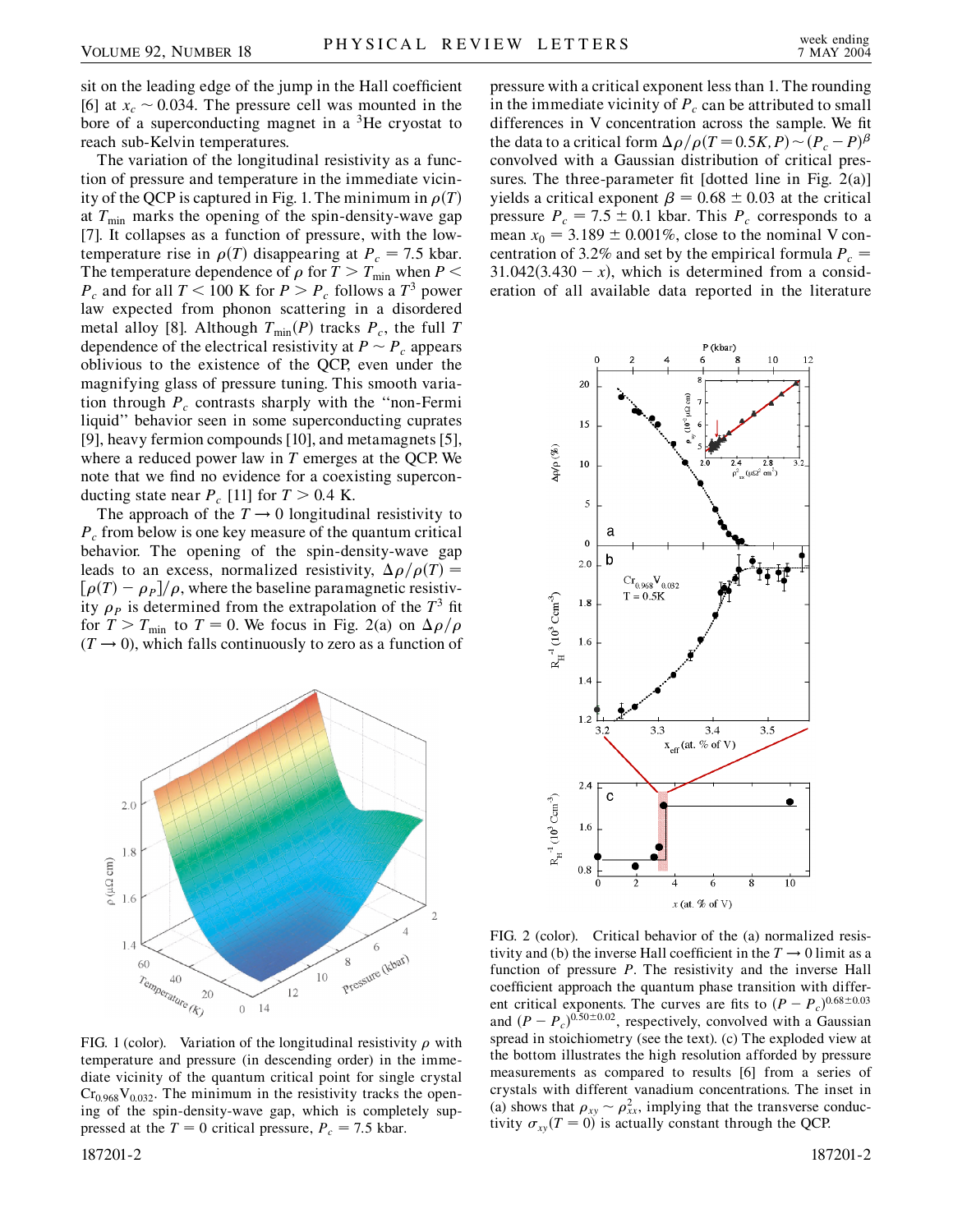(discussed below). The observed tail in  $\Delta \rho / \rho(P)$  gives a width  $\delta x = (0.019 \pm 0.001)\%$ .

Perhaps the most striking feature associated with the QCP is the 100% jump in the  $T = 0$  carrier density over a very narrow range of *x* [Fig. 2(c)]. Fixing *x* and tuning the transition with *P* permits an investigation of whether this ''jump'' is sharp but continuous, and if so, whether there is an additional critical exponent that characterizes the transition. We plot in Fig. 2(b) the inverse Hall coefficient  $(R_{\text{H}}^{-1})$  at  $T = 0.5$  K in the immediate vicinity of  $P_c$ .  $R_H^{-1}(T \rightarrow 0)$  assumes separate and fixed values in the antiferromagnet (*<*2 kbar) and in the paramagnet (*P >* 8 kbar) but changes continuously between the two regimes. We fit the data by fixing  $\delta x$  from  $\Delta \rho / \rho(P)$  and again convolving a critical form  $R_{\rm H}^{-1}(T = 0.5 \text{ K}, P) \sim$  $(P_c - P)^\alpha$  with a Gaussian distribution of critical pressures in a two-parameter fit [dotted line in Fig. 2(a)]. We find a consistent  $P_c = 7.5 \pm 0.1$  kbar, but a second critical exponent  $\alpha = 0.50 \pm 0.02$ . The finite width in  $R_{\rm H}^{-1}(P)$ cannot arise from the convolution of a step function (representing a discontinuous transition) with large inhomogeneities in  $x$  because (i) the fit would require an inconsistent, far larger  $\delta x$  and (ii) the value of  $P_c$  would be fixed at such a low pressure that it would be unphysical.

The connection of the  $T = 0$  critical behavior to the finite temperature response is summarized in Fig. 3. We fix temperature, vary *P*, and find that  $\Delta \rho / \rho(P)$  for all *T* up to 38 K, the highest temperature where we have sufficient data to draw meaningful conclusions, can be fit (dotted lines) with the same critical exponent ( $\beta$  = 2/3) and the identical constant of proportionality  $(0.056 \pm 0.003)$ . The mean field result,  $\beta = 1/2$ , is not

recovered even for  $P \ll P_c$ , indicating the predominant effects of quantum fluctuations up to  $T \sim T_N$ . Strongly enhanced fluctuations have been identified up to 0.5 eV in inelastic neutron scattering studies of  $Cr<sub>0.95</sub>V<sub>0.05</sub>$  [12] and may account as well for the unusual temperature dependence of the Hall resistivity for  $T>T_N$  found in Cr-V alloys [6] and familiar from studies of the cuprate superconductors [13]. Finally, we can use the  $P_c(T)$  from the fits in the main part of Fig. 3 to construct the *T*-*P* phase diagram for Cr<sub>0.968</sub>V<sub>0.032</sub>. The Néel temperature is suppressed with pressure as  $T_N \sim (P_c - P)^\gamma$  with  $\gamma =$  $0.49 \pm 0.02$  and  $P_c = 7.5 \pm 0.1$  kbar (Fig. 3 inset). Isothermal rather than isobaric cuts of the data are essential to determine  $\gamma$  accurately given the almost vertical approach of the phase boundary to the pressure axis as  $T_{\rm N} \rightarrow 0.$ 

A close proximity to the QCP is an additional requirement for an accurate determination of  $\gamma$ . We collect in Fig. 4 the variation of  $T_N$  with x for a broad range of Cr-V alloys measured via electrical transport [6,14,15], neutron diffraction [16], nuclear magnetic resonance [17], and thermal expansion [18], as well as the suppression of spin-density-wave order with pressure for pure Cr [19],  $Cr_{0.988}V_{0.012}$  [20],  $Cr_{0.972}V_{0.028}$  [20], and  $Cr_{0.968}V_{0.032}$  (our data). All the data can be collapsed onto a universal curve using an effective V concentration  $x_{\text{eff}}$  that assumes the simplest linear conversion between chemical doping and applied pressure:  $P_c = 31.042(3.430 - x)$ . By the congruence of the data for pure Cr and its alloys, it appears that disorder is not a dominant factor.  $T_N$  decreases linearly with  $x_{\text{eff}}$  across almost the entire composition range, only assuming its critical form with exponent  $\gamma = 1/2$ very close to  $x_c \sim 3.430\%$ . The initial linear onset



0 FIG. 4 (color). Collapse onto a universal curve of all available data on the pressure and doping dependence of the Néel temperature in  $Cr_{1-x}V_x$ , assuming a linear conversion between *P* and *x*. Data very close to the QCP are required to reveal the true critical behavior.  $T_N$  from various x's:  $\Box$  [14],  $\Diamond$  [15],  $\Diamond$  [6],

*TN* (*x*) : 30  $+$   $\triangle$   $E$  $T_N(P)$ : 200  $\Gamma_{\bf k}^{({\rm K})}$ 100 01234 *x*eff (%)

 $+$  [16],  $\triangle$  [17],  $\boxplus$  [18]; from *P* measurements: pure Cr  $\square$  [19],

V 1.2%  $\Box$  [20], V 2.8%  $\Box$  [20], V 3.2%  $\Box$  (our data).

FIG. 3 (color). The normalized resistivity can be fit with a critical exponent 2/3 at all temperatures from 0.5 to 38 K. Pressure curves shown are for 0.5, 5, 10, 15, 20, 25, 30, 35, and 38 K. In all cases, we fix the spread in stoichiometry to the  $T = 0$  result,  $\delta x = 0.019\%$ . Inset: the Néel temperature approaches zero as  $(P - P_c)^{0.49 \pm 0.02}$ .

187201-3 187201-3